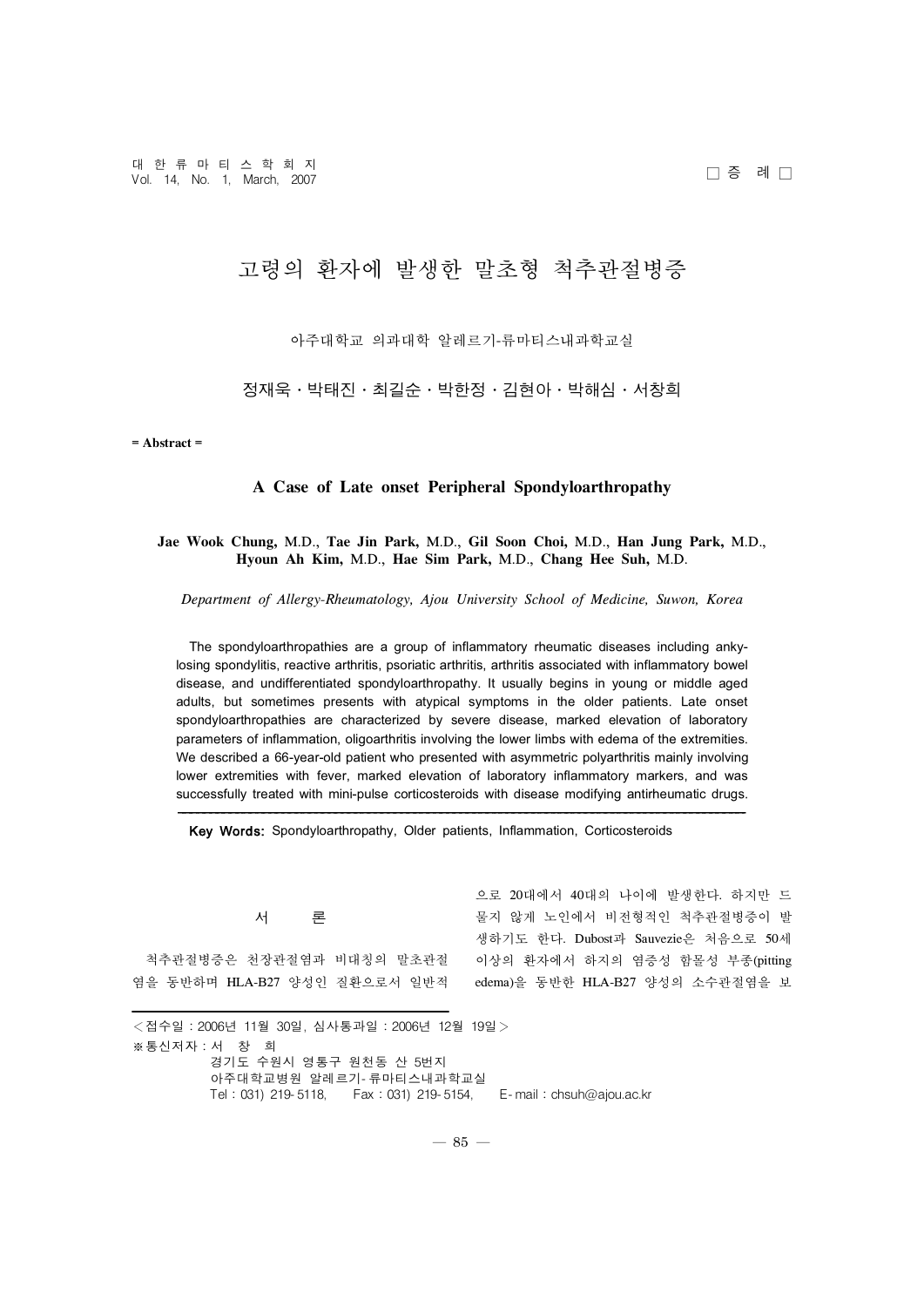고하였다 (1). 이후 여러 보고를 통해 이러한 질환을 late onset spondyloarthropathy (LOSPA)라고 명명하였 다 (2-4). 이 질환은 젊은 환자에 비해 질환의 이환 정도가 심하고, 염증의 정도를 나타내는 적혈구침강 속도, C-반응단백이 많이 증가된다. 또한 주로 하지 의 소수관절염 형태를 띠면서 부종이 동반된다고 보 고하였다. LOSPA는 외국에는 여러 보고가 있었으 나, 국내에는 아직 보고된 바가 없다. 본 저자들은 66세의 나이에 부종과 발열을 동반한 주로 하지의 관절염을 나타낸 LOSPA의 한 증례를 경험하였기에 문헌 고찰과 함께 보고하고자 한다.

## 증 례

- 환 자: 66세, 남자
- 주 소: 좌측 무릎의 통증과 부종

현병력: 골반부 통증이 있어 원인 불명의 고관절 염으로 1994년에 우측, 1996년에 좌측 고관절 인공 관절 치환술을 시행 받은 병력이 있는 환자로, 4개 월 전 좌측 무릎의 통증과 부종 발생하여 개인 병원 방문하여 관절경 검사 후 특별한 원인 찾지 못하고 약물 치료를 하였으나 증상 호전이 없었다. 3개월 전부터 서서히 우측 무릎 및 발목, 좌측 제1∼3 발 가락 부위의 부종 및 통증 발생하여 비스테로이드성 항염증제, 항생제, prednisolone 50 mg/일을 5일간 복 용하였으나 증상의 큰 호전 없이 내원하였다.

가족력: 특이 소견이 없었다.

과거력: 특이 소견이 없었다.

진찰 소견: 내원 당시 혈압 143/85 mmHg, 맥박수 79회/분, 체온 37°C, 호흡 20회/분이었고, 3개월 사이 에 4 kg의 체중감소가 있었다. 양측 무릎과 우측 발 목, 좌측 제1∼3 발가락 관절의 압통과 부종(그림 1) 이 있었으나, 요통은 없었다. FABER (Flexion, ABduction, External roation of the hip) 검사상 특이 소 견 없었고, visual analogue pain scale (VAPS)는 5점 이었다.

검사 소견: 혈액학적 검사상 혈색소 10.2 g/dL, 백 혈구 12,790/mm<sup>3</sup>, 혈소판 670,000/mm<sup>3</sup>, 적혈구침강속 도 97 mm/hr였으며, 혈청 생화학 검사상 당 279 mg/ dL, AST 12 IU/L, ALT 13 IU/L, 총 빌리루빈 0.4 mg/dL, 알부민 4.1 g/dL, 요산 4.3 mg/dL, 칼슘 9.2 mg/dL, 인 4.1 mg/dL, 나트륨 134 mEq/L, 칼륨 3.4 mEq/L, 염소 91 mEq/L, 요소질소 14.8 mg/dL, 크레 아티닌 0.8 mg/dL이었다. 면역학적 검사에서 HBs 항 원 음성, 항HBs 항체 양성, VDRL 음성, C-반응단백 102.7 mg/L (정상: 8 mg/L 이하), 류마티스인자 음성, 항핵항체 음성, ASO 101 U/mL (정상: 0∼200), HLA-B27은 양성이었다. 혈청 C3/C4는 131/24 mg/dl 이었다. 소변검사는 요당 1+, 단백뇨 1+ 소견 관찰



**Fig. 1.** At the presentation, left 1st∼3rd MTP joints were swollen with local heating sensation.



**Fig. 2.** Pelvis X-ray images revealed subtle small erosion and sclerosis at both sacroiliac joint with poststatus of total hip replacement surgery at both hip joints.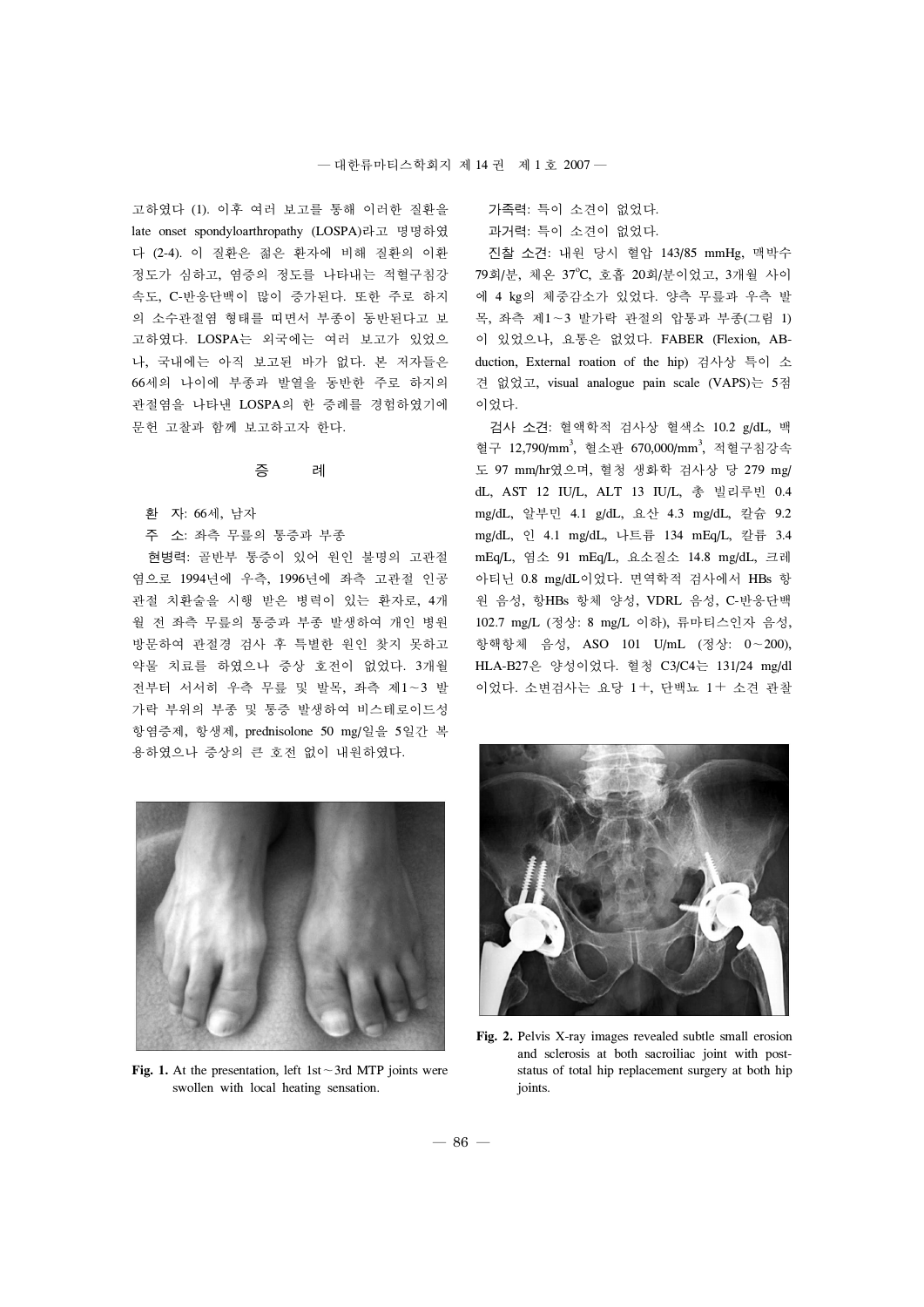

**Fig. 3.** Bone scan image revealed hot uptake of radioisotopes at both knee, right ankle, left tarsometatarsal joint, left 1st∼3rd MTP joints of foot and T-L spines and mild uptake at right carpo-metacarpal joint.

되었다. 암표지자 검사상 AFP, CEA, CA19-9, PSA, β2-microglobulin은 정상이었다. 위내시경 검사상 만 성 위축성 위염 소견이 관찰되었고, 대장내시경 검 사상 상행결장에 0.8 cm 크기의 게실과 비특이적인 대장의 발적 소견 관찰되었다.

**X-**선 검사 및 동위원소 검사: 골반 X-선 검사에서 양측 고관절의 인공관절 치환을 시행한 상태였고, 양측 천장관절의 경화와 골미란 소견을 보였다(그림 2). 천장관절의 방사선학적 소견상 양측 모두 grade 3 정도의 천장관절염 소견이 관찰되었다. 골주사 검 사에서 양측 무릎, 우측 발목, 좌측의 제1∼3 발허리 발가락 관절, 우측 첫 번째 손허리손가락 관절, 요추 에서 흉추까지 섭취율이 증가되어 있었으나(그림 3), 천장관절은 정상 섭취율을 보였다.

치료 및 경과: 혈청음성척추관절염으로 진단하여 zaltoprofen (240 mg/일)과 sulfasalazine (1 g/일), prednisolone (7.5 mg/일), Ultracet (3 Tab/일) 등으로 치료 를 시작하였으나, 특별한 증세 호전 없었다. 내원 4 일째 38.5℃로 발열이 있은 후 3~4일 간격으로 발 열 소견 있어 항생제 사용하면서, 혈액, 객담 및 소 변 배양 검사, 그리고 말라리아 검사를 시행하였고



**Fig. 4.** Changes of inflammatory laboratory markers during the course of treatment.

모두 음성 소견 보였다. 복부전산화단층촬영에서 경 도의 간내담관 확장 소견 외 발열의 원인이 될 만한 염증 소견 관찰되지 않았다. 관절의 통증 및 부종이 악화되고 적혈구침강속도 및 C-반응단백 수치가 계 속 증가하여 관절염의 치료가 충분치 않아 발열이 있는 것으로 생각하여 methotrexate를 추가하였다. 이 후 sulfasalazine 2 g/일, methotrexate 15 mg/주로 치료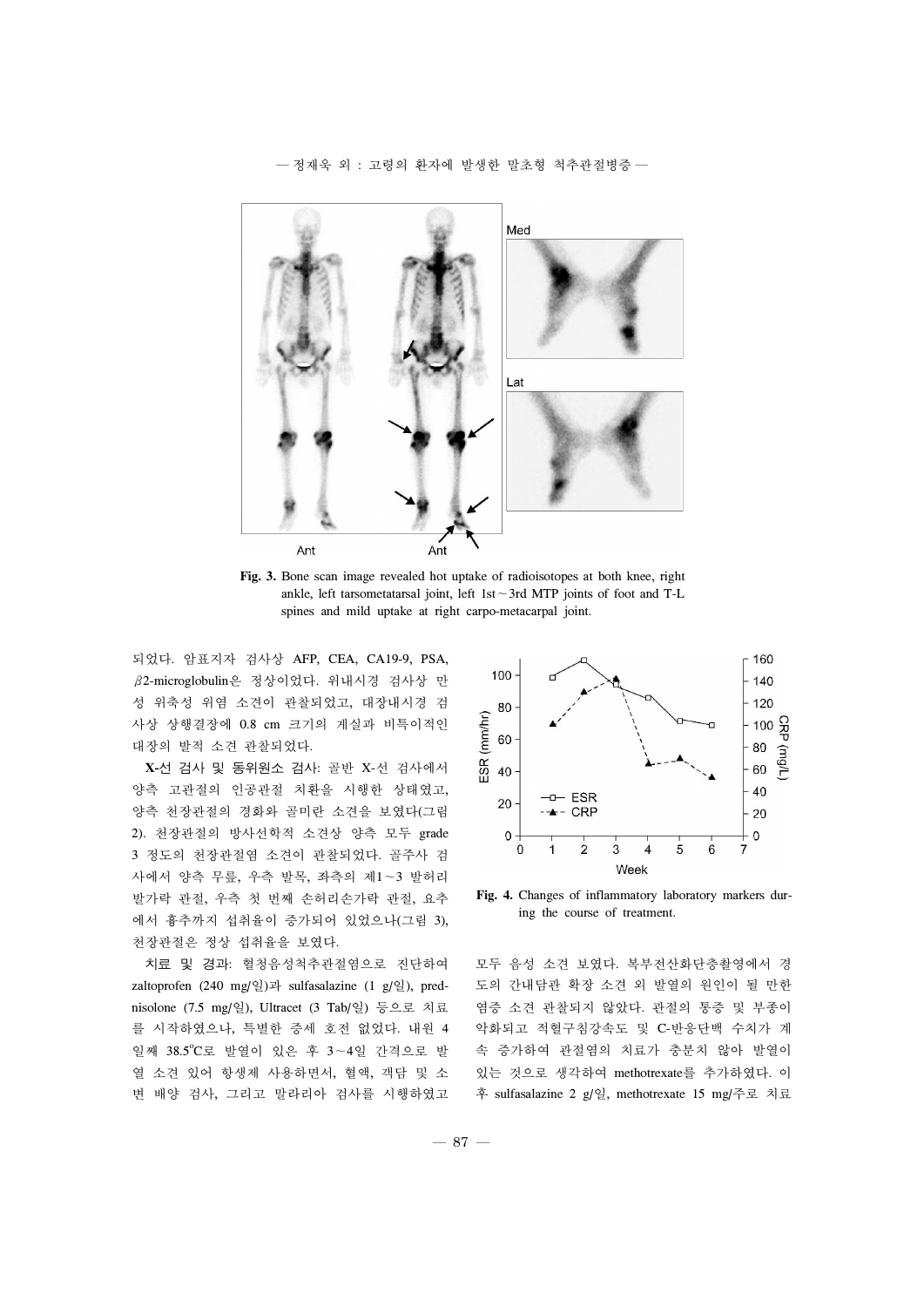하였으나 증세 호전 없어 steroid mini-pulse요법(methylprednisolone, 125 mg i.v, 3 days) 사용 후 미열, 관 절의 통증 및 부종 소견 호전되고 적혈구침강속도 및 C-반응단백 감소되어 prednisolone 20 mg/일로 유 지하면서 퇴원하였고, 2달 후 외래 방문 시 VAPS 1.2로 호전되고, 염증검사 소견도 호전되었다(그림 4)

## 고 찰

척추관절병증은 강직성척추염, 반응성 관절염, 건 선 관절염, 염증성 장질환에 동반된 관절염과 비분 류성 척추관절염 등이 있으며, 발병기전은 정확히 알려져 있지 않지만 특징적인 임상양상, 방사선학적 소견 및 유전학적인 특징들을 공유한다. 진단은 주 로 Amor 혹은 유럽척추관절병증연구그룹(ESSG)의 진 단기준에 의해 이루어진다 (5,6).

척추관절병증은 보통 20대에서 40대에 발병하지 만, 50세 이후에 발현하면 젊은 나이에 발현한 질환 과는 다른 임상양상을 보이며 이를 LOSPA라고 한 다 (2). 고령에 발병하는 척추관절병증의 유병률은 잘 알려져 있지 않지만, 일부 역학 연구에서는 4∼ 8%로 추정하고 있고, 남녀 성비는 비슷한 것으로 알려져 있다 (7). 모든 종류의 척추관절병증이 나타 날 수 있으나, 청·장년층에 발생한 질환과 비교해 서 경추 부위의 통증, 전흉곽 침범, 말초관절염, 전 신 증상이 더 흔하며 혈청학적 염증 지표인 적혈구 침강속도가 높은 것으로 알려져 있다 (2-4). Dubost 와 Sauvezie은 10명의 고령의 환자에서 축관절은 침 범하지 않았거나 경하게 증상을 보이고, 주로 하지 에 함요부종을 동반한 소수형 관절염을 나타내고, HLA-B27이 양성이고, 관절활액 검사상 낮은 수의 염증세포, 활액막 조직 검사에서 섬유화 반응의 소 견을 보인 말초형 척추관절병증을 보고하였다 (1).

감별해야 될 질환으로는 relapsing symmetric seronegative synovitis with pitting edema (RS3PE) 증후군, polymyalgia rheumatica, 혈액 혹은 고형암에 동반된 관절염 등이 있다. 연관된 암 중에는 전립선암, 위 암, 대장암, 비호지킨스 림프선종, 만성 림프구성 백 혈병 등이 있다 (8). RS3PE 증후군은 비슷한 임상 양상을 보이나, 주로 손이나 손목 관절을 잘 침범하 면서 함요부종을 동반하고 대개 적은 양의 스테로이 드에 반응을 잘하며 치료 후 재발이 적은 점 등으로 감별할 수 있다 (9). Polymyalgia rheumatica는 주로 고령에서 발생하고, 경추, 어깨 혹은 고관절 증상을 주로 나타내며, 적혈구침강속도가 높게 나타나고, 수 년 후 저절로 호전되는 양상을 보이는 질환으로서, 대개 스테로이드에 잘 반응한다 (10,11). 본 증례의 경우 하지의 부종을 동반한 말초 관절염 소견을 보 였고, 적은 양의 스테로이드 및 DMARDs에 반응이 없어 corticosteroid mini-pulse 치료 후 서서히 증상이 호전되었고, 상세불명의 양측 고관절 통증을 주소로 인공관절 수술한 병력, HLA-B27 양성, pelvis X-ray 상 grade III의 천장관절염 소견, 암표지자, 흉부 Xray, 위-대장 내시경 및 복부 CT에서 암을 시사할 만한 소견이 없음을 종합해 볼 때 LOSPA로 진단할 수 있었다.

LOSPA의 치료는 일반적인 척추관절병증과 유사 하게 비스테로이드성 항염증제(non-steroidal anti-inflammatory drug, NSAIDs), 스테로이드, sulfasalazine, methotrexate 같은 면역억제제 등을 사용할 수 있지 만, 나이든 환자의 경우 아직 유효성과 안정성에 대 한 연구가 부족하고, 약물 부작용이 나타날 위험성 이 커서 주의 깊게 관찰하면서 사용해야 된다. 비스 테로이드성 항염증제는 진통과 척추 경직을 줄이는 효과를 목적으로 많이 사용하게 되는데 고령의 환자 의 경우 위장관과 신장의 독성작용 위험성이 커서 될 수 있는 한 적은 용량으로 짧은 기간 동안 사용 할 것이 권장되며, misoprostol 혹은 PPI 제제를 같이 사용하거나 COX-2 선택적 억제제를 사용하는 것이 추천된다. 또한, 만일 신장기능의 이상이 있거나, 과 거에 위장관 이상이 있었던 경우, 다량의 약이 같이 사용되는 경우, 심부전이 있는 경우, 혈전용해제를 같이 투약하는 경우에는 피해야 되는 것으로 권장되 고 있다 (12). 스테로이드제는 보통 척추병증에는 잘 사용되지 않지만, 고령의 환자의 경우 비스테로이드 성 항염증제에 비해 위장관 안정성이 높지만 조절되 지 않는 심부전이나 신부전, 만성 염증, 결핵, 당뇨 등이 동반되어 있는 환자에서는 피하도록 권장된다. Sulfasalazine은 주로 척추 관절병증 환자의 말초 관 절염에 효과가 있는 것으로 알려져 있으나, 척추 증 상이나 부착부병증(enthesopathy)에는 효과가 미비한 것으로 보고되었다 (13,14). LOSPA 환자의 경우 sul-

― 88 ―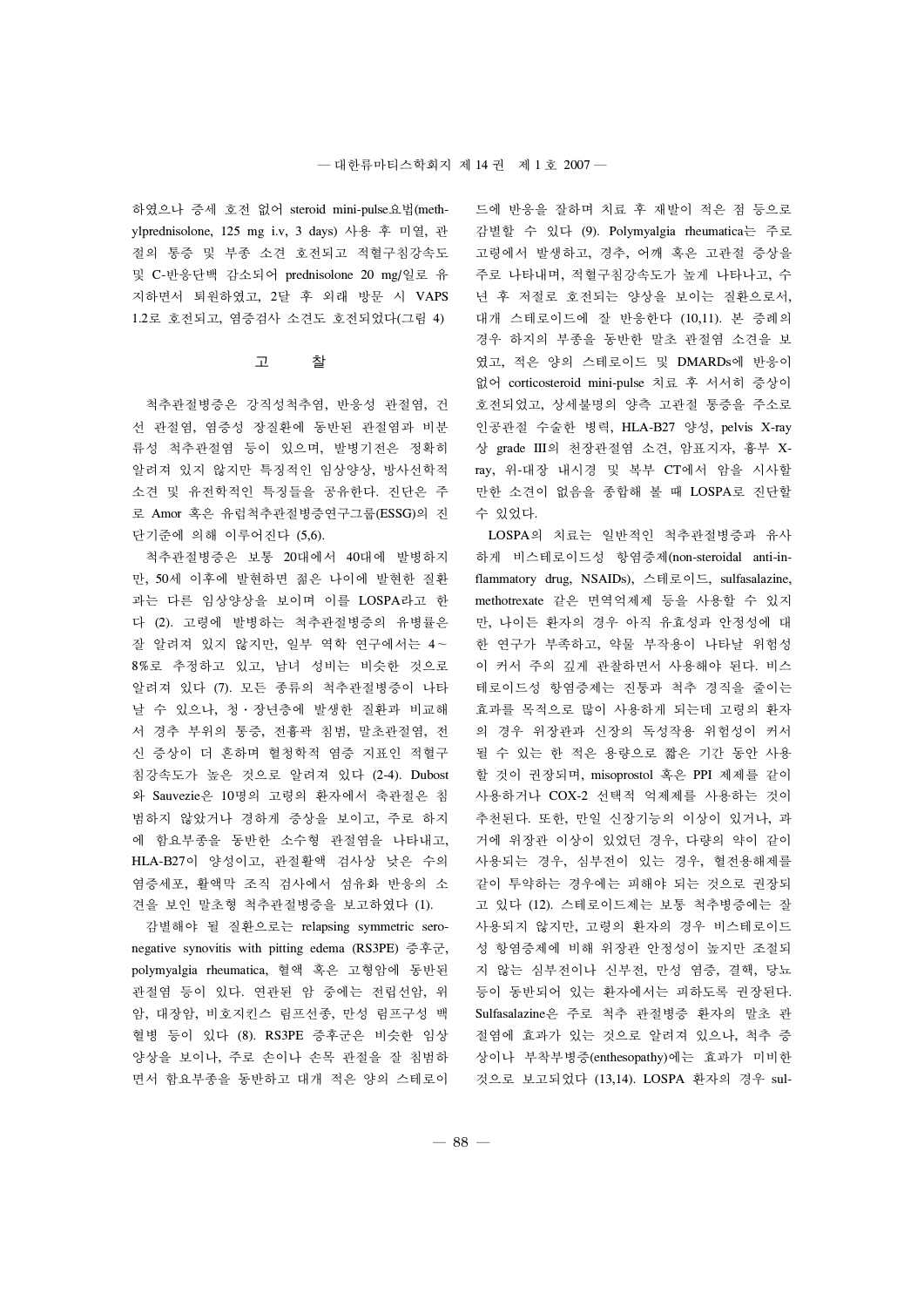fasalazine에 대한 치료 경험에 대한 보고는 미비하나 류마티스 관절염 환자의 경험에 기초해 볼 때 위장 관 부작용과 혈구세포에 대한 독성 작용이 있지만 비교적 안전하게 사용할 수 있을 것으로 생각된다. Methotrexate도 젊은 사람에 비에 간과 신장의 기능이 떨어지는 고령의 환자에서 부작용이 나타날 확률이 크므로 사용 시 간수치, 크레아티닌, 혈구세포를 잘 관찰하면서 주의 깊게 사용하여야 한다. Caplanne 등 은 62%의 LOSPA 환자가 비스테로이드성 항염증제에 반응을 보여, early onset spondyloarthropathy (EOSPA) 의 90.6% 경우보다 반응성이 떨어진다고 보고하였고 (2), 또한 8명의 LOSPA 환자 중 고용량의 비스테로 이드성 항염증제에 반응하지 않는 4명의 환자에서 methotrexate 7.5 mg/주와 corticosteroid 15 mg/일을 사용하여 이 중 2명은 임상적, 생물학적 반응이 좋 았으나, 다른 2명은 여러 부위의 관절통과 부착부병 증이 조절되지 않아 지속적으로 methotrexate와 corticosteroid 15 mg/일을 투여 받은 불응성 질환을 보 고하였다. Pamidronate는 고령의 척추병증 환자의 경 우 골다공증이 많이 동반되고, 특별한 제한점이 없 다는 점에서 고려해 볼 수 있는 치료수단이 될 것으 로 보인다 (15). 항TNF-α 제제도 불응성 강직성척추 염 등에 사용될 수 있는데 감염의 위험성, 임파선종 의 연관성, 심부전의 악화 등을 고려할 때 LOSPA에 대한 효과 및 안정성에 대해서는 추가 연구가 더 필 요한 상태이다. 본 증례의 경우 고식적인 비스테로 이드성 항염증제와 저용량 스테로이드에 반응하지 않아 DMARDs, steroid mini-pulse (125 mg i.v, 3일) 후 prednisolone 20 mg/일 사용한 뒤 증상 및 혈액 염증수치 호전되어 퇴원하였고, 이후 외래에서 추적 관찰 중이다.

국내에도 LOSPA 환자가 드물지 않을 것으로 생 각되나 보고가 없었던 것은 이 질환에 대한 인식의 결여와 다른 질환으로 분류했을 가능성이 있다고 생각된다. 50세 이후의 환자에도 드물지만 척추관절 병증이 진단될 수 있음을 인식하고, 임상양상, 치료 에 대한 반응, 예후가 일반적인 척추병증과는 다름 을 숙지하면 진단 및 치료에 도움이 되리라 생각한 다.

# 요 약

저자들은 66세 환자에서 하지의 부종과 발열을 동 반한 비대칭의 말초 관절염 증상을 주소로 내원한 환 자를 LOSPA라고 생각하고 치료하여 호전을 보인 예 를 경험하였기에 문헌고찰과 함께 보고하는 바이다.

# **REFERENCES**

- 1) Dubost JJ, Sauveize B. Late onset peripheral spondyloarthropathy. J Rheumatol 1989;16:1214-7.
- 2) Caplanne D, Tubach F, Parc JM. Late onset spondyloarthropathy: clinical and biologic comparison with early onset patients. Ann Rheum Dis 1997;56:176-9.
- 3) Toussirot E, Wendiling D. Late onset ankylosing spondylitis and related spondyloarthropathies: clinical and radiological characteristics and pharmacological treatment options. Drugs Aging 2005;22:451-69.
- 4) Olivieri I, Salvarani C, Cantini F, Ciancio G, Padula A. Ankylosing spondylitis and undifferentiated spondyloarthropathies: a clinical review and description of a disease subset with older age at onset. Curr Opin Rheumatol 2001;13:280-4.
- 5) Amor B, Dougados M, Mijiyawa M. Criteria of the classification of spondylarthropathies. Rev Rhum Mal Osteoartic 1990;57:85-9.
- 6) Dougados M, Van der Linden S, Juhlin R. The European Spondyloarthropathy Study Group preliminary criteria for the classification of spondyloarthropathy. Arthritis Rheum 1991;34:1218-27.
- 7) Dubost JJ, Sauveizie B. Current aspects of inflammatory rheumatic diseases in elderly patients. Rev Rhum Mal Osteoartic 1992;59:37-42.
- 8) Benedek TG. Neoplastic associations of rheumatic diseases and rheumatic manifestations of cancer. Clin Geraitr Med 1988;4:333-55.
- 9) Olive A, Blanco J, Pons M, Vaquero M, Tena X. The clinical spectrum of remitting seronegative symmetrical synovitis with pitting edema. J Rheumatol 1997; 24:333-6.
- 10) Salvarani C, Gabriel S, Hunter GG. Distal extremity swelling with pitting edema in polymyalgia rheumatica: report on nineteen cases. Arthritis Rheum 1996;39:73-80.
- 11) Salvarani C, Cantini F, Macchinoni L, Olivieri I, Niccoli L, Padula A, et al. Distal musculoskeletal

 $-89-$